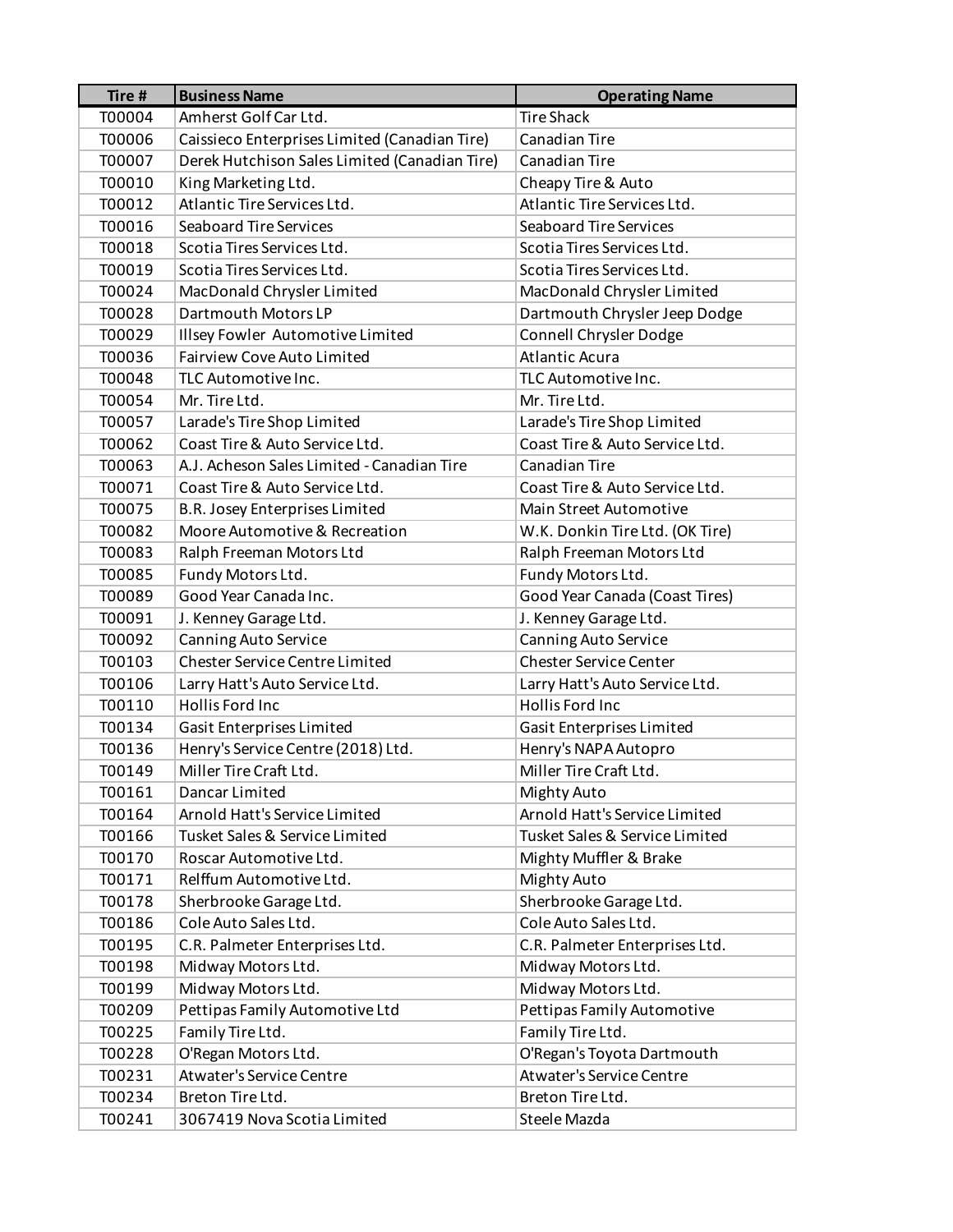| T00246 | Jim Sampson Motors Ltd.           | Jim Sampson Motors Ltd.           |
|--------|-----------------------------------|-----------------------------------|
| T00250 | Nova Twin Cycles                  | Nova Twin Cycles                  |
| T00261 | Frank Allen Enterprises Ltd.      | Frank Allen Enterprises Limited   |
| T00268 | S.J. MacRae & Son Limited         | S.J. MacRae & Son Limited (Esso)  |
| T00274 | Pat Boudreau's Service Centre     | Pat Boudreau's Service Centre     |
| T00279 | 3080325 Nova Scotia Limited       | City Mazda                        |
| T00302 | <b>Hiltz's Service Station</b>    | <b>Hiltz's Service Station</b>    |
| T00313 | Andy's Tire Shop Ltd.             | Andy's Tire Shop Ltd.             |
| T00319 | Miller Tire Services Ltd.         | Miller Tire Craft Ltd.            |
| T00320 | O'Regan M.B. Limited              | O'Regan's Mercedes Benz Smart     |
| T00344 | D. H. Shatford & Sons Ltd         | D. H. Shatford & Sons Ltd         |
| T00347 | Roop's Service Centre             | Roop's Esso                       |
| T00354 | Blaikies Dodge Chrysler Ltd.      | Blaikies Dodge Chrysler Ltd.      |
| T00367 | Dial A Tire Limited               | Dial-A-Tire                       |
| T00379 | Eastern Tire Service Ltd.         | Eastern Tire Service Ltd.         |
| T00400 | Kentville Toyota                  | Kentville Toyota                  |
| T00415 | Keltic Motors 1978 Limited        | Keltic Motors 1978 Limited        |
| T00416 | Delbert Thimot Service Centre     | Delbert Thimot Service Centre     |
| T00434 | Gerald's Ultramar Service Station | Gerald's Ultramar Service Station |
| T00445 | J. Chiasson Service               | <b>Chiasson Service Station</b>   |
| T00457 | O'Regan's Nissan Dartmouth        | O'Regan's Nissan Dartmouth        |
| T00461 | Andy's Tire Shop Ltd.             | Andy's Tire Shop Ltd.             |
| T00465 | Andy's Tire Shop Ltd.             | Andy's Tire Shop Ltd.             |
| T00475 | Kevin Simpson                     | Kevin Simpson Auto Repair         |
| T00476 | Bluenose Homes Co. Limited        | Bluenose R.V. Centre              |
| T00491 | Harold Todd Services Ltd.         | <b>Todd's South End Car Care</b>  |
| T00501 | Don Garnier Petroleum Ltd.        | <b>Direct Tire</b>                |
| T00504 | Carman Christies Garage Ltd.      | Carman Christies Garage Ltd.      |
| T00507 | D & L MacLeod's Holdings Ltd.     | MacLeod's Auto Service (Irving    |
| T00510 | Amherst Toyota Limited            | Amherst Toyota                    |
| T00515 | MacIntyre Chevrolet Cadillac      | MacIntyre Chevrolet Cadillac      |
| T00517 | Pye Chevrolet Buick GMC           | Pye Chevrolet Buick GMC           |
| T00518 | Finlayson Auto Centre Ltd.        | Finlayson Auto Centre Ltd.        |
| T00536 | 2323518 Nova Scotia Ltd.          | South Shore Tire                  |
| T00538 | Andy's Tire Shop Ltd.             | Andy's Tire Shop Ltd.             |
| T00539 | Cape Breton Trailer Sales         | Cape Breton Trailer Sales         |
| T00553 | Wal-Mart Canada Corp.>Sydney R    | Wal-Mart Canada Corp.>Sydney R    |
| T00554 | Wal-Mart Canada Corp.>Sydney      | Wal-Mart Canada Corp.>Sydney      |
| T00559 | Valley Tire Limited               | Valley Tire Limited               |
| T00560 | Valley Tire Limited               | Valley Tire Limited               |
| T00565 | O'Regan's Chevrolet Olds          | O'Regan's Chevrolet Olds          |
| T00571 | Anchor Toyota                     | Anchor Toyota                     |
| T00576 | Salmon River Service Centre       | Salmon River Service Centre       |
| T00578 | <b>Bruce Chevrolet</b>            | <b>Bruce Chevrolet</b>            |
| T00579 | Canso Ford Sales Limited          | Canso Ford Sales Limited          |
| T00580 | Tusket Toyota Ltd.                | Tusket Toyota Ltd.                |
| T00585 | Steele Ford Lincoln               | Steele Ford Lincoln               |
| T00588 | Belliveau Motors Ltd.             | Belliveau Motors Ltd.             |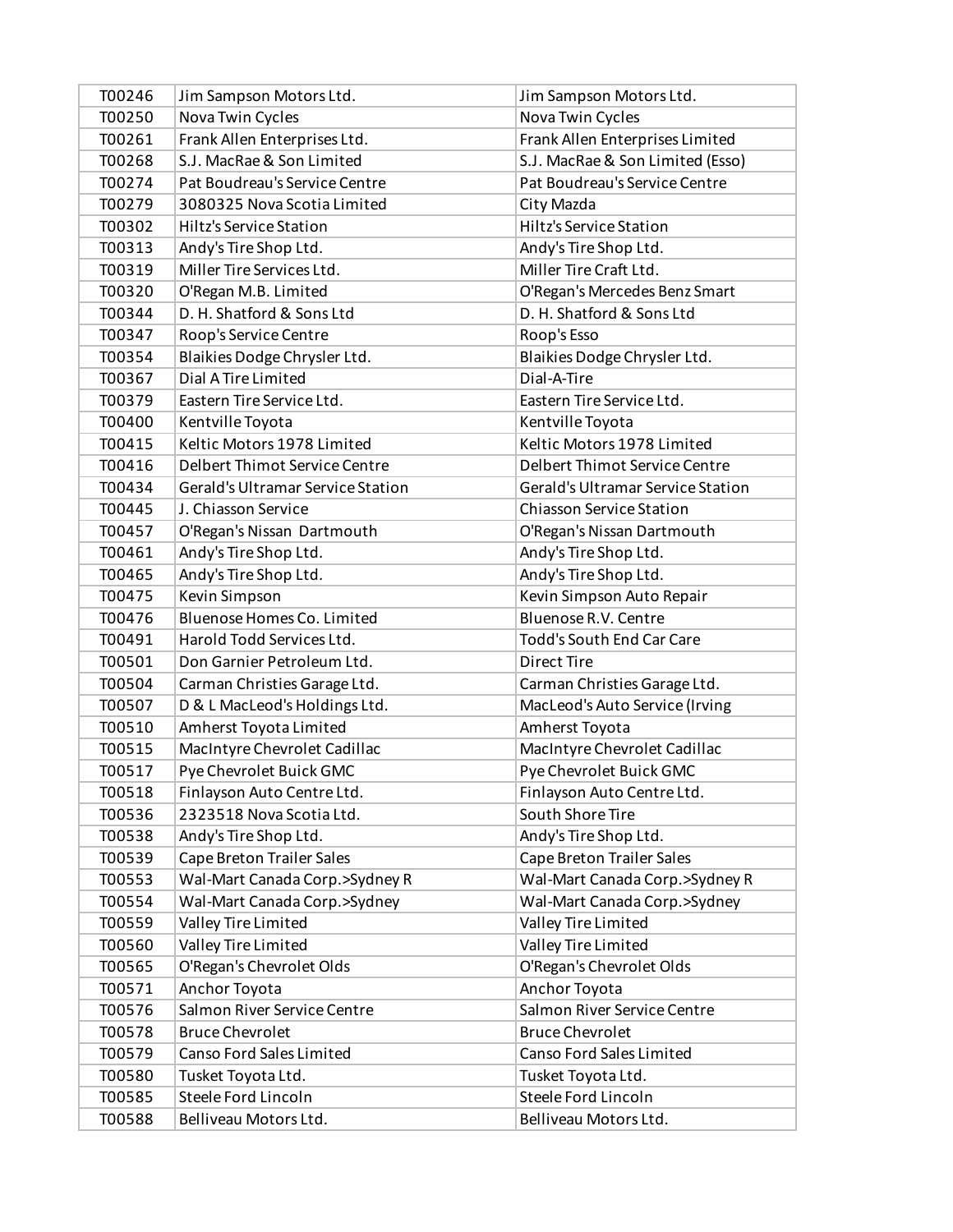| T00589 | Bridgewater Volkswagen         | Bridgewater Volkswagen               |
|--------|--------------------------------|--------------------------------------|
| T00591 | 3278724 Nova Scotia Limited (C | Century Honda                        |
| T00596 | Thistle Hyundai                | Thistle Hyundai                      |
| T00597 | Clare Dodge Chrysler Ltd.      | Clare Dodge Chrysler Ltd.            |
| T00600 | <b>Cumberland Honda</b>        | <b>Cumberland Honda</b>              |
| T00601 | <b>Highland Nissan</b>         | Dale Motors Nissan                   |
| T00603 | 2365174 Nova Scotia Limited    | Dartmouth Hyundai                    |
| T00606 | Halifax Chrysler Dodge         | Halifax Chrysler Dodge               |
| T00608 | Hillcrest Volkswagen (1979)    | Hillcrest Volkswagen (1979) Li       |
| T00611 | 2188142 Nova Scotia Limited    | Kings County Honda                   |
| T00613 | Fairley & Stevens Limited      | Fairley & Stevens Limited            |
| T00617 | <b>Park Street Trailers</b>    | Park Street Motor Company Ltd.       |
| T00618 | Ramsay's Auto Sales Ltd.       | Ramsay's Auto Sales Ltd.             |
| T00621 | 1015605 Sales Ltd.             | Lloyd MacDonald Nissan               |
| T00634 | <b>Saunders Motors</b>         | <b>Saunders Motors</b>               |
| T00636 | Truro Toyota Inc.              | Truro Toyota Inc.                    |
| T00638 | MacKay's Truck & Trailer Ctr   | MacKay's Truck & Trailer Centre      |
| T00639 | Jancel Automotive Ltd.         | Ceilidh Honda                        |
| T00641 | G.W. Mosher Motors Limited     | <b>Mosher Motors Ford</b>            |
| T00642 | Herron Pontiac Buick GMC Ltd.  | Herron Pontiac Buick GMC Ltd.        |
| T00645 | 2463103 Nova Scotia Limited    | Valley Volkswagen                    |
| T00647 | Parsons Motors (1995) Limited  | Parsons Motors (1995) Limited        |
| T00648 | <b>Pothier Motors Limited</b>  | <b>Pothier Motors Limited</b>        |
| T00649 | Ron MacGillvray Chev Olds Ltd. | Ron MacGillvray Chev Olds Ltd.       |
| T00651 | Silver's Garage (1982) Limited | Silver's Garage (1982) Limited       |
| T00654 | Reigh's Service Centre Ltd.    | Reigh's Service Centre Ltd.          |
| T00656 | Highland Ford Sales Ltd.       | Highland Ford Sales Ltd.             |
| T00662 | Broadway Auto Repair           | Broadway Auto Repair                 |
| T00672 | <b>Stuart Leasing Limited</b>  | Stuart Kia                           |
| T00677 | <b>Lockhart Truck Centre</b>   | <b>Provincial Western Star Sales</b> |
| T00680 | Rainbow Motors Ltd.            | Vantage Motors                       |
| T00682 | Tri County Ford Mercury        | Tri County Ford Mercury              |
| T00683 | Steele Chrysler Plymouth Ltd   | Steele Chrysler Jeep Eagle           |
| T00686 | Ramsay's Cycle & Sports        | <b>Cabot Power Sports</b>            |
| T00687 | Morrisey Tire                  | Morrisey Tire                        |
| T00688 | David Dupuis Auto              | David Dupuis Auto                    |
| T00689 | Parsons Auto Sales             | Parsons Auto Sales                   |
| T00693 | <b>Star Tires Limited</b>      | <b>Star Tires Limited</b>            |
| T00694 | Tri-Mac Toyota Limited         | Tri-Mac Toyota Limited               |
| T00695 | C.E. Sargent & Son Ltd.        | C.E. Sargent & Son Ltd.              |
| T00699 | Southampton Service Center Ltd | Southampton Service Center Lim       |
| T00710 | Wilkins Limited                | <b>Portland Street Honda</b>         |
| T00715 | Leo J. Beazley (1996) Ltd.     | Leo J. Beazley (1996) Ltd.           |
| T00718 | High Country Tire Limited      | High Country Tire Limited            |
| T00720 | Dexter's Service Centre Ltd    | Dexter's Service Centre Limited      |
| T00722 | Smith & Watt Limited           | Smith & Watt Limited                 |
| T00725 | Paul D'Entremont Marine Ltd    | Paul D'Entremont Marine Ltd          |
| T00728 | The Atlantic RV Exchange       | The Atlantic RV Exchange             |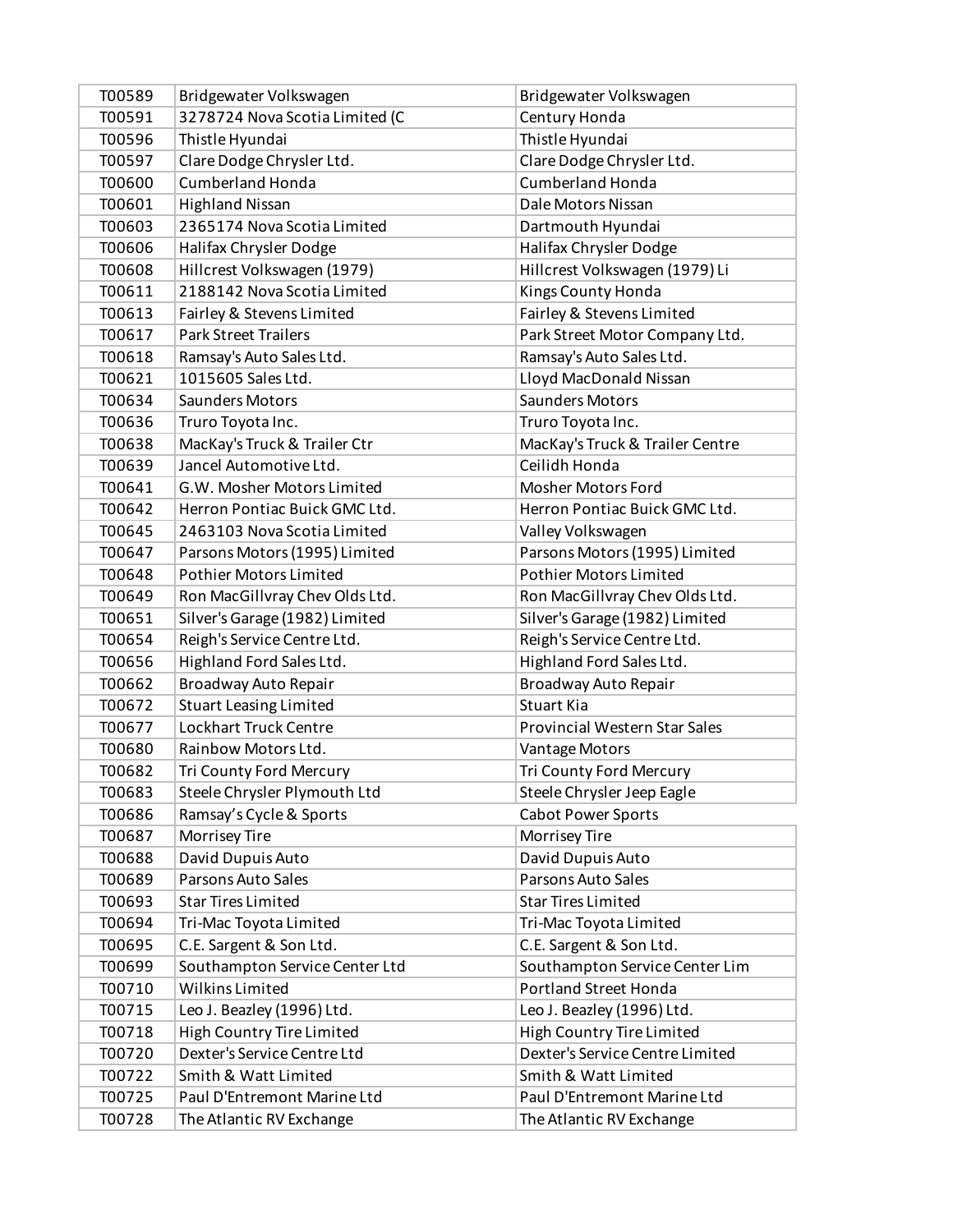| T00732 | <b>Hebron Service Centre</b>            | <b>Hebron Service Centre</b>      |
|--------|-----------------------------------------|-----------------------------------|
| T00747 | <b>Bayview Auto Parts Limited</b>       | <b>Bayview Auto Parts Limited</b> |
| T00762 | Michelin North America                  |                                   |
| T00769 | Pro Cycle Limited                       | Pro Cycle Limited                 |
| T00771 | C. Stewart Muffler Centre Ltd           | Thruway Muffler                   |
| T00780 | Central Nova Motors Limited>Subaru      | Central Nova Motors Subaru        |
| T00781 | Central Nova Motors Limited>Hyundai     | Central Nova Motors Hyundai       |
| T00786 | Tri-Star Industries Limited             | Tri-Star Industries Limited       |
| T00788 | Thomas L. Swaine Limited                | Thomas L. Swaine Limited          |
| T00794 | C. Bourgeois Diesel Services            | E. Bourgeois Trucking Ltd.        |
| T00797 | Everett's Garage Limited                | Everett's Garage Limited          |
| T00799 | E. Harrington Enterprises Ltd           | Harrington Auto                   |
| T00811 | Don McNeill Enterprises                 | MacNeil's Shell                   |
| T00813 | Dyno-Tech Limited                       | Tom McDonnell's Service Centre    |
| T00827 | White Water Marine Ltd.                 | White Water Marine Ltd.           |
| T00841 | K.R. Robinson Enterprises               | Kentville Chrysler Dodge          |
| T00843 | Arcadia Alignment                       | L.R.T. Enterprise                 |
| T00858 | Plaza Ford Sales Ltd.                   | Plaza Lincoln Mercury Sales Li    |
| T00864 | Nova Enterprises Ltd.                   | Nova Enterprises Ltd.             |
| T00870 | <b>Breton Auto Sales Limited</b>        | <b>Breton Toyota</b>              |
| T00872 | Peterbilt Atlantic                      | Peterbilt of Nova Scotia          |
| T00878 | Shore Cycle Limited                     | Shore Cycle Limited               |
| T00879 | Russell G. Dorey Enterprises            | Russell G. Dorey Enterprises L    |
| T00888 | Seaview Motors Ltd.                     | Seaview Motors Ltd.               |
| T00909 | FCA Canada Inc.                         | FCA Canada Inc.                   |
| T00913 | Moore's Service Centre Limited          | Moore's Service Centre Limited    |
| T00920 | Hilltop Alignment Centre Ltd            | Hilltop Alignment Centre          |
| T00962 | <b>Bridgestone Tires Inc</b>            | <b>Bridgestone Tires Inc</b>      |
| T00985 | <b>Townsend Auto Service</b>            | <b>Townsend Auto Service</b>      |
| T00987 | <b>Costco Wholesalers</b>               | <b>Costco Wholesalers</b>         |
| T00999 | 3015444 Nova Scotia Ltd. (Steele Group) | Steele Volkswagen                 |
| T01001 | Stone's Superior Homes Ltd.             | Stone's Superior Homes Ltd.       |
| T01002 | MANAC Inc.                              | MANAC (Division of the CANAM M    |
| T01004 | <b>CS Tire Sales and Services</b>       | <b>CS Tire Sales and Services</b> |
| T01030 | G.W. Sampson Ltd.                       | G.W. Sampson Ltd.                 |
| T01033 | Dasz Enterprizes                        | Dasz Enterprizes                  |
| T01051 | Century Saw & Marine Ltd.               | Century Saw & Marine Ltd.         |
| T01054 | Amherst Chrysler (1999) Ltd.            | Amherst Chrysler (1999) Limited   |
| T01055 | Sunset Marine Ltd.                      | Sunset Marine Ltd.                |
| T01060 | NRAC Ltd.                               | <b>Adventure Motors</b>           |
| T01070 | <b>Wonder Auto Center</b>               | Wonder Auto Center                |
| T01073 | Danny's Boat Building                   | Danny's Boat Building             |
| T01106 | 3278725 Nova Scotia Limited             | Century Hyundai                   |
| T01107 | Civic Pride Automotive                  | Civic Pride Automotive            |
| T01117 | Pudgey Tire Ltd.                        | Pudgey Tire Ltd.                  |
| T01137 | Jed's Auto Repair Ltd.                  | Jed's Auto Repair Ltd.            |
| T01139 | 3039214 Nova Scotia Limited             | Steele Hyundai                    |
| T01154 | Shay Tire Limited                       | Shay Tire Limited                 |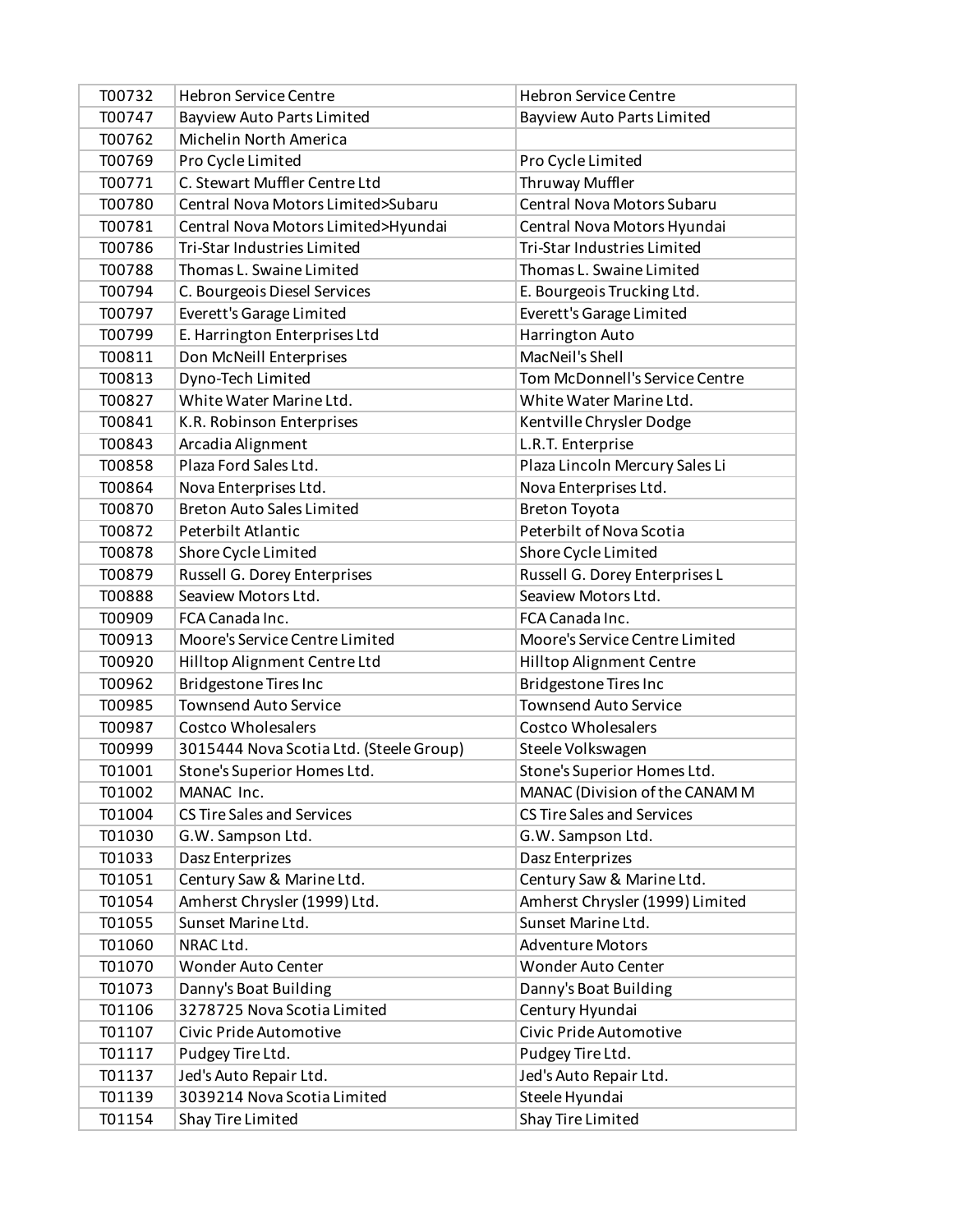| T01171 | <b>Coast Tire</b>                          | Coast Tire & Auto Service Ltd.        |
|--------|--------------------------------------------|---------------------------------------|
| T01172 | Continental Tire Canada Inc.               | Continental Tire Canada Inc.          |
| T01177 | Island Tire Limited                        | Island Tire Limited                   |
| T01182 | Blenkhorn's Auto Recyclers                 | Blenkhorn's Auto Recyclers            |
| T01188 | Super Automall Ltd. Kia                    | MacDonald Kia                         |
| T01196 | Ford Motor Company of Canada               | Ford Motor Company of Canada          |
| T01197 | Cape Breton Hyundai                        | Cape Breton Hyundai                   |
| T01198 | Mighty Muffler and Brake                   | Dan Car Ltd.                          |
| T01201 | <b>Central Tire Service</b>                | <b>Central Tire Service</b>           |
| T01204 | Sydney Mazda                               | Sydney Mazda                          |
| T01213 | Leonard C. Comeau Ltd                      | Leonard C. Comeau Ltd                 |
| T01215 | Mr. Tire Limited                           | Mr. Tire Ltd.                         |
| T01218 | Tabor Made Cycle Service                   | Tabor Made Cycle Service              |
| T01221 | <b>Greens Auto Limited</b>                 | <b>Greens Auto Limited</b>            |
| T01222 | <b>CMD Auto Centre</b>                     | <b>CMD Auto Centre</b>                |
| T01225 | O'Regan B-H Limited                        | O'Regan B-H Limited                   |
| T01228 | Wal-Mart Canada Corp. Halifax              | Wal-Mart                              |
| T01231 | Miller Tire Services Ltd.                  | Miller Tire Services Ltd.             |
| T01238 | Scottcarr Inc.                             | Forbes Kia Bridgewater                |
| T01239 | Freedom Cycle                              | Freedom Cycle                         |
| T01241 | Gateway Hyundai Ltd.                       | Gateway Hyundai Ltd.                  |
| T01253 | Coast Tire & Auto Service                  | Coast Tires & Auto Service Ltd        |
| T01258 | <b>Princess Auto Limited</b>               | Princess Auto Limited                 |
| T01259 | Corbin's Automotive                        | Corbin's Automotive                   |
| T01260 | 219 Automotive Inc.                        | MacPhee Ford                          |
| T01261 | Ralph Ivey's Auto Repair Ltd.              | Ralph Ivey's Auto Repair Ltd.         |
| T01276 | 4019211 Canada Inc.                        | RPM Cycle                             |
| T01287 | Volvo Cars of Canada Ltd.                  | Volvo Cars of Canada Ltd.             |
| T01292 | 3068622 Nova Scotia Limited                | Halifax Nissan                        |
| T01302 | Nutz 'N' Bolts Auto Repair                 | Nutz 'N' Bolts Auto Repair            |
| T01306 | R & R Kinsman's Auto Salvage               | R & R Kinsman's Auto Salvage          |
| T01315 | Nova Suzuki                                | Nova Suzuki                           |
| T01317 | <b>Penner Tire</b>                         | <b>Penner Tire</b>                    |
| T01319 | O'Regan's Toyota Halifax                   | O'Regan's Toyota Halifax              |
| T01322 | Barrachois Mechanical and Fabrication Inc. | Barrachois Mechanical and Fabrication |
| T01335 | <b>Wonder Auto Center</b>                  | <b>Wonder Auto Center</b>             |
| T01337 | Coast Tire                                 | Coast Tire                            |
| T01348 | General Motors of Canada Company           | General Motors of Canada Company      |
| T01355 | Sea Masters Services Limited               | Sea Pro Services                      |
| T01363 | <b>Coast Tire and Auto Service</b>         | <b>Coast Tire and Auto Service</b>    |
| T01389 | Gary Murphy Automotive Service             | Gary's Petro Can                      |
| T01392 | Dean's Automotive Repairs Ltd.             | Dean's Automotive                     |
| T01394 | Fraserway R.V. Limited Partner             | Fraserway R.V. Centre Ltd.            |
| T01399 | Stephen Mann Enterprises (Canadian Tire)   | Canadian Tire                         |
| T01402 | Roy Duguay Sales Ltd.                      | Roy Duguay Sales Ltd.                 |
| T01404 | Scotia Tire Services Ltd.                  | Scotia Tire Services Ltd.             |
| T01411 | Ashby Auto Repair                          | Ashby Auto Repair                     |
| T01431 | Longmire's Tire Services                   | Longmire's Tire Services              |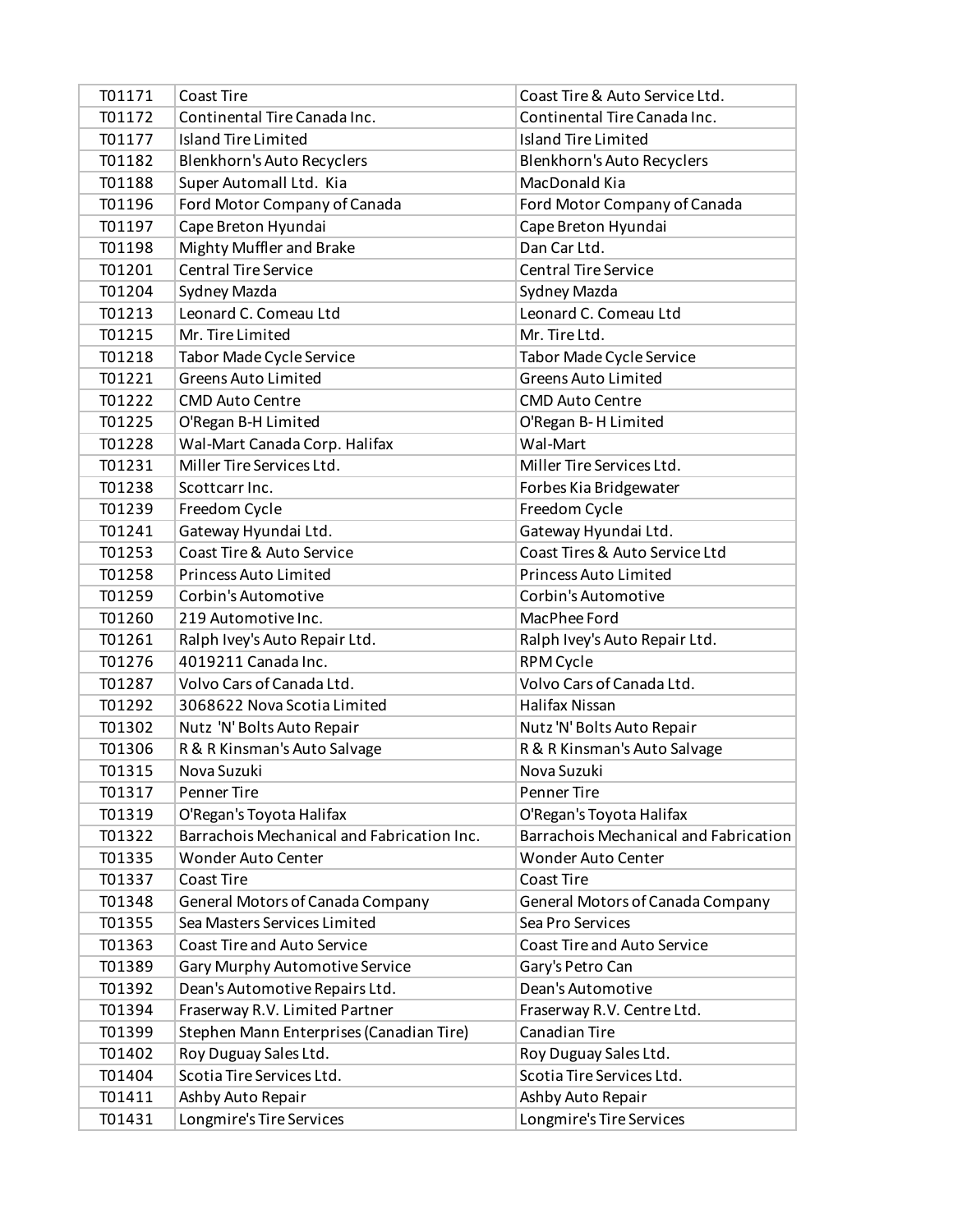| T01438 | Lanesville Auto-PICK UP ONLY                 | Lanesville Auto                       |
|--------|----------------------------------------------|---------------------------------------|
| T01440 | 3025050 Nova Scotia Limited                  | Volvo of Halifax; Steele Jaguar; Land |
| T01446 | Gary Somerton Car Care                       | <b>Gary Somerton Car Care</b>         |
| T01449 | <b>CRC RV Centre</b>                         | <b>CRC RV Centre</b>                  |
| T01451 | DSL Tires and Wheels                         | <b>DSL Tires and Wheels</b>           |
| T01467 | B & H Hinze Enterprises Ltd. (Canadian Tire) | Canadian Tire                         |
| T01476 | D & W Service Centre 2006 Ltd.               | D & W Service Centre 2006 Ltd.        |
| T01478 | William Whiting Sales Ltd. (Canadian Tire)   | Canadian Tire                         |
| T01479 | Michael Tourond Associate Dealer (Canadian   | <b>Canadian Tire</b>                  |
| T01483 | The Home Depot Canada                        | The Home Depot, Canada                |
| T01487 | Valley Ford Limited                          | Valley Ford                           |
| T01494 | 3174715 NS Ltd. (Halifax) (Mi                | Midas Automotive Services             |
| T01499 | <b>Canal Tire</b>                            | <b>Canal Tire</b>                     |
| T01502 | <b>Toyo Tire</b>                             | Toyo Tire                             |
| T01504 | Peck Auto Glass Ltd.                         | Pecks Auto Glass                      |
| T01507 | <b>East Coast International Truck</b>        | <b>East Coast International Truck</b> |
| T01508 | <b>Connors Esso</b>                          | <b>Connors Esso</b>                   |
| T01509 | Colin's Glass Enterprise Ltd.                | Apple Auto Glass                      |
| T01511 | Andy's Tire Shop Limited                     | Andy's Tire Shop Limited (New         |
| T01516 | 3198154 Nova Scotia Ltd                      | Leisure Days RV Centre                |
| T01518 | Billy Joe's Automotive, Inc.                 | Billy Joe's Automotive, Inc.          |
| T01531 | Toulouse Auto Repair Ltd.                    | Toulouse Auto Repair Ltd.             |
| T01533 | 3213695 Nova Scotia Limited                  | <b>Atlantic Dodge</b>                 |
| T01534 | CanaDream Inc.                               | CanaDream                             |
| T01541 | <b>Wallace McNutt</b>                        | <b>Wallace McNutt</b>                 |
| T01543 | Nodding's Sales and Service Ltd.             | Nodding's Sales and Service Ltd.      |
| T01550 | Babin's Service Centre Ltd.                  | Babin's Service Centre Ltd.           |
| T01551 | Hann Automotive                              | Hann Automotive                       |
| T01558 | Fort Equipment                               | Fort Equipment                        |
| T01563 | <b>Gates Power Equipment</b>                 | <b>Gates Power Equipment</b>          |
| T01577 | 3222497 Nova Scotia Limited                  | Scotia Hyundai                        |
| T01579 | J & K Mobile Wash Ltd.                       | J & K Mobile Wash Ltd.                |
| T01581 | The Tire Rack Inc.                           | The Tire Rack Inc.                    |
| T01582 | Illingworth Auto Clinic                      | Illingworth Auto Clinic               |
| T01586 | Hyundai Auto Canada Corp                     | Hyundai Auto Canada Corp.             |
| T01593 | Performance Auto World Ltd.                  | Auto World                            |
| T01597 | Little Chevrolet Buick GMC Limited           | Little Chevrolet Buick GMC Limited    |
| T01598 | <b>National Tire Distributors</b>            | <b>National Tire Distributors</b>     |
| T01603 | Mackley Equipment Ltd.                       | Mackley Equipment Ltd.                |
| T01604 | Gillis Truckways Inc.                        | Gillis Truckways Inc.                 |
| T01610 | 3094432 Nova Scotia Limited                  | Metro Pre-Owned                       |
| T01612 | R.P. Anaka Investments - Canadian Tire       | Canadian Tire                         |
| T01613 | Elmsdale Service Center Ltd.                 | Elmsdale Service Center Ltd.          |
| T01615 | Distribution Stox Inc/Stox Distribution Inc. | <b>Distribution Stox</b>              |
| T01624 | Tantramar Chevrolet Buick GMC(               | Tantramar Chevrolet 2008 Limit        |
| T01625 | <b>Murray Motors</b>                         | <b>Murray Motors</b>                  |
| T01627 | O'Regan Motors Ltd                           | O'Regan's Kia                         |
| T01630 | 3231040 Nova Scotia Ltd. (Kia)               | Atlantic Kia                          |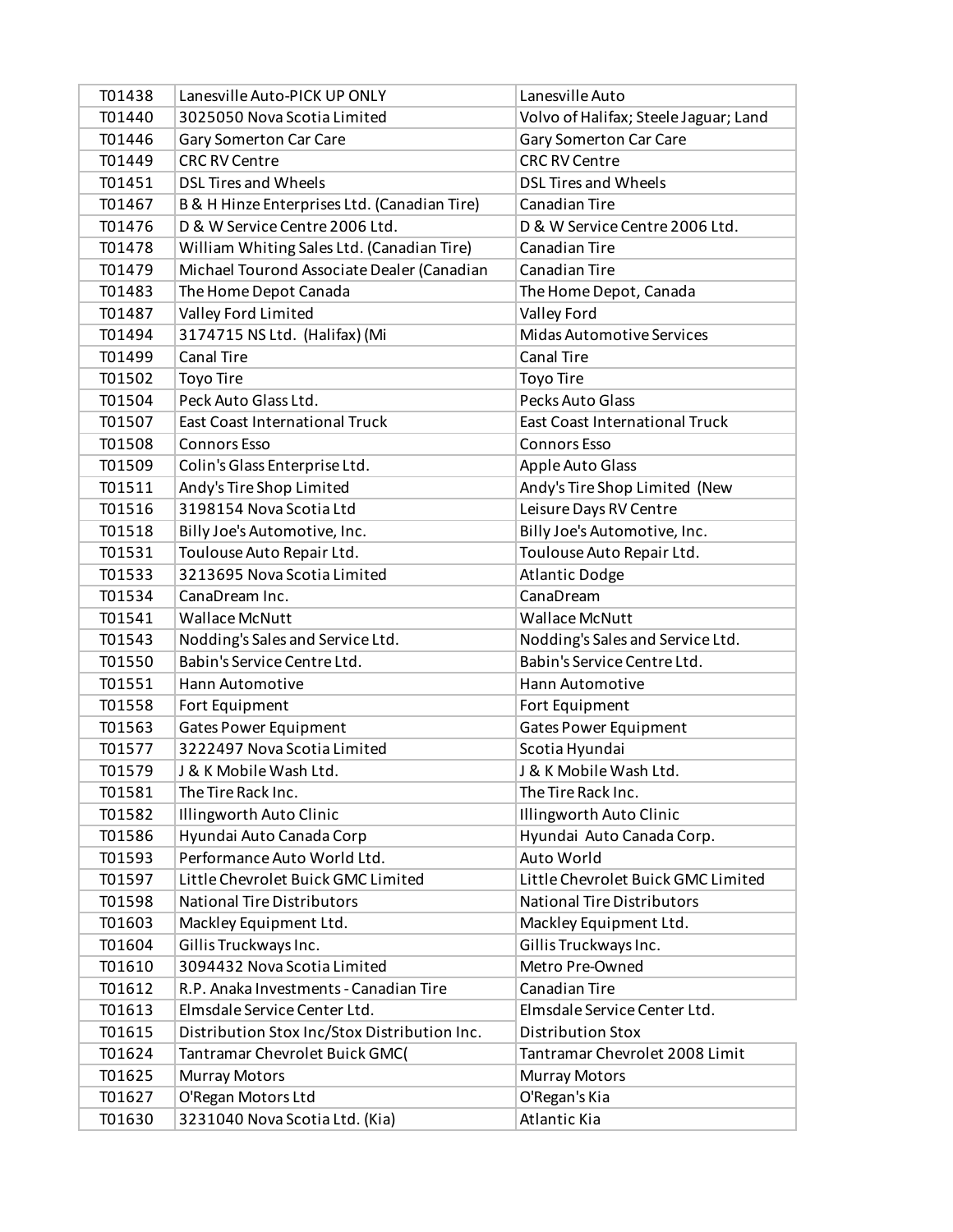| T01631 | Suzuki Canada Inc.                              | Suzuki Canada Inc.                |
|--------|-------------------------------------------------|-----------------------------------|
| T01633 | Costco Wholesale Canada Ltd.                    | Costco Wholesale Canada Ltd.      |
| T01634 | Mitsubishi Motor Sales of Canada                | Mitsubishi Motor Sales of Canada  |
| T01636 | Acadia Equipment Rentals Ltd.                   | Acadia Equipment Rentals Ltd      |
| T01640 | Beech Hill Auto Repair                          | Beech Hill Auto Repair            |
| T01644 | Bruce Automotive Yarmouth Inc.                  | <b>Bruce Honda</b>                |
| T01648 | Groundmax Limited                               | Groundmax Limited                 |
| T01654 | Crestline Coach Ltd                             | Crestline Coach Ltd               |
| T01658 | Green Diamond Tires Atlantic Inc.               | Green Diamond Tires Atlantic Inc. |
| T01662 | Mitsubishi                                      | Mitsubishi                        |
| T01663 | TK's Car, Truck & Heavy Equipment               | TK's Car, Truck & Heavy Equipment |
| T01665 | 3083743 NS Ltd. Audi of Halifax                 | Audi of Halifax                   |
| T01667 | 3240220 NS Ltd. (Kia)                           | Forbes Kia                        |
| T01688 | Jim Keay Ford Lincoln Ltd.                      | Jim Keay Ford Lincoln Ltd.        |
| T01689 | Miller Tire Services Ltd.                       | <b>Disco Tire Craft</b>           |
| T01690 | O'Regan's K-H Limited                           | O'Regan's Kia Halifax             |
| T01692 | <b>B2C Pneus Incorp</b>                         | <b>B2C Tires Inc.</b>             |
| T01696 | Direct Tire (Don Garnier Petr                   | Direct Tire (Don Garnier Petr     |
| T01697 | Grab 'N' Go Tire & Wheel Clear                  | Grab 'N' Go Tire & Wheel Clear    |
| T01700 | 3237541 NS Limited                              | Northeast Truck & Trailer Sale    |
| T01701 | 3232172 Nova Scotia Limited                     | Port Honda                        |
| T01704 | Halifax Motor Sports Limited                    | Halifax Motor Sports Limited      |
| T01705 | 3248373 Nova Scotia Limited                     | Bridgewater Mazda                 |
| T01706 | Steele Chrysler, GMC, Buick                     | Steele Chrysler, GMC, Buick       |
| T01708 | Full Throttle Powersports Limited               | <b>Full Throttle Powersports</b>  |
| T01709 | 3231890 Nova Scotia Limited                     | MacNeil Master Muffler            |
| T01712 | <b>Barrington Tire Inc</b>                      | OK Tire Service                   |
| T01713 | Marian Richard Enterprises Inc. (Canadian Tire) | Canadian Tire                     |
| T01721 | 3256443 Nova Scotia Limited (                   | Valley Yamaha & Suzuki            |
| T01722 | S & D Smith - Central Supplies                  | <b>Central Supplies</b>           |
| T01725 | Metal Fab Ltd                                   | Metal Fab Ltd.                    |
| T01726 | 3256279 NS Ltd. Steele Subaru                   | Steele Subaru                     |
| T01727 | J.J. Cunningham Sales Ltd. (Canadian Tire)      | Canadian Tire                     |
| T01729 | Serious Sounds                                  | Serious Sounds                    |
| T01732 | A & M Wardell Sales Ltd. (Canadian Tire)        | Canadian Tire                     |
| T01733 | Fast Track Auto                                 | <b>Fast Track Auto</b>            |
| T01734 | Seal Cove Holdings Ltd.                         | Seal Cove Automotive Sales        |
| T01737 | 3258071 Nova Scotia Limited                     | Yarmouth Mazda                    |
| T01738 | 3268216 Nova Scotia Ltd                         | Integra Tire                      |
| T01745 | Martin Leclerc Holding Inc (Canadian Tire)      | Canadian Tire                     |
| T01749 | Wants Industrial Tire Solutions                 | Wants Industrial Tire Solutions   |
| T01751 | G & O Young Enterprises Ltd. (Canadian Tire)    | Canadian Tire                     |
| T01752 | TBG Autoparts Inc                               | TBG Autoparts Inc                 |
| T01754 | Seacoast Automotive                             | Seacoast Automotive               |
| T01755 | Home Hardware Stores Limited                    | Home Hardware Stores Limited      |
| T01756 | Pine Acres Stewiacke Limited                    | Pine Acres Stewiacke Limited      |
| T01758 | <b>Cumberland Automotive</b>                    | <b>Cumberland Automotive</b>      |
| T01760 | DeSutter Investments Inc. (Canadian Tire)       | Canadian Tire                     |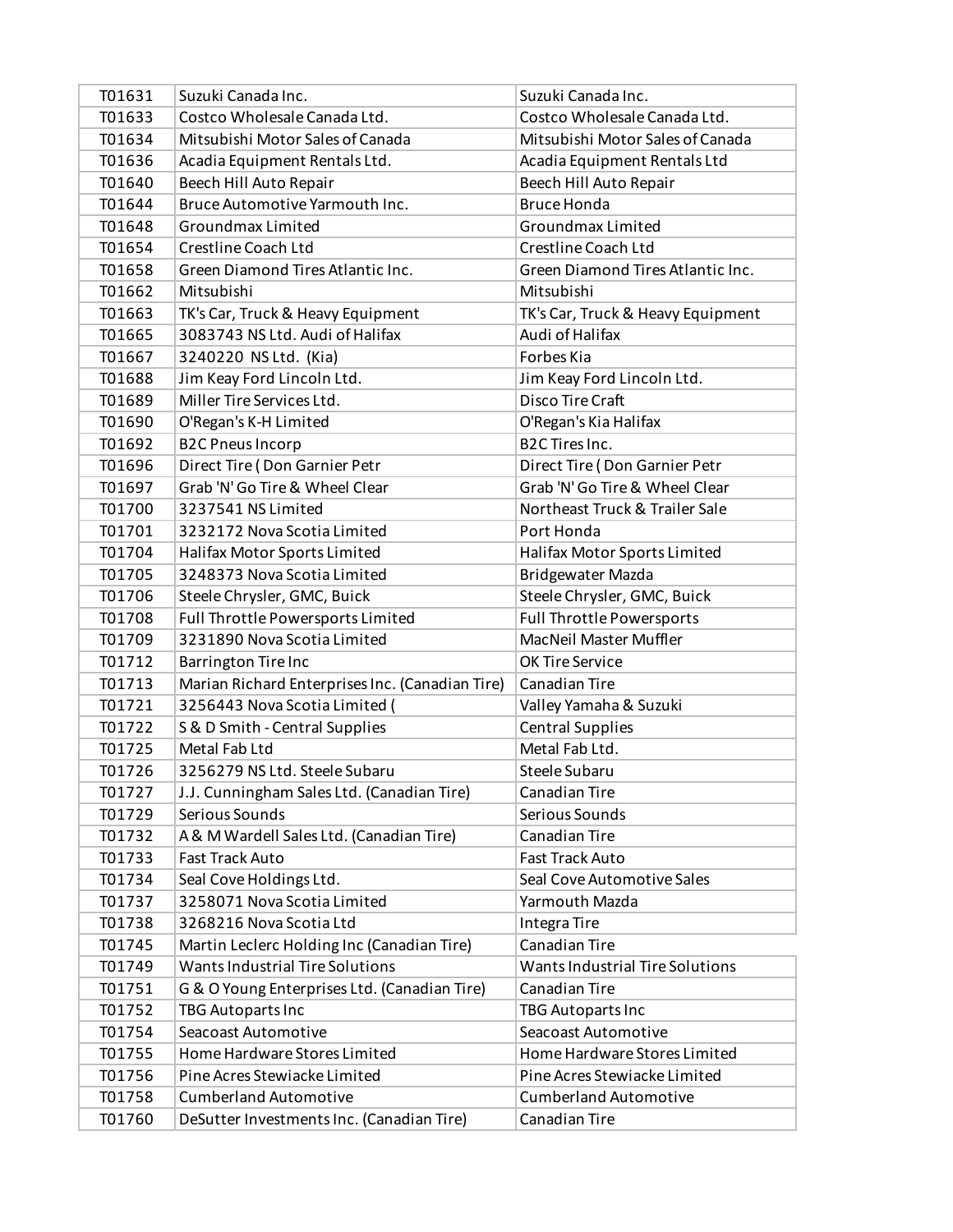| T01762 | Canadian Tire - Associate Dealer              | Canadian Tire - North Sydney          |
|--------|-----------------------------------------------|---------------------------------------|
| T01763 | 3263258 Nova Scotia Ltd                       | Redline Sport & Cycle                 |
| T01765 | Roseway Chrysler                              | Roseway Chrysler                      |
| T01767 | Revolution Automotive Solution                | <b>Revolution Automotive Solution</b> |
| T01768 | La Cie Canada Tire Inc.                       | La Cie Canada Tire Inc.               |
| T01770 | DM Bouwman Retailing Ltd. (Canadian Tire)     | Canadian Tire                         |
| T01771 | Volvo Trucks Canada                           | Volvo Trucks Canada                   |
| T01774 | Bruce Chevrolet Buick GMC Ltd.                | Bruce Chevrolet Buick GMC Ltd.        |
| T01776 | Three Forty Automotive Ltd.                   | Three Forty Automotive Ltd.           |
| T01777 | Action Car & Truck Accessories Inc.           | Action Car & Truck Accessories Inc.   |
| T01783 | Thorncrest Sherway Inc.                       | Thorncrest Sherway Inc.               |
| T01785 | Island Well Drilling Limited                  | <b>Island Mechanics</b>               |
| T01786 | John. J. Daigle Holding Inc.                  | Canadian Tire                         |
| T01789 | R. Portengen Home & Auto Inc. (Canadian Tire) | Canadian Tire                         |
| T01790 | Bruce Ford Sales Ltd.                         | Bruce Ford Sales Ltd.                 |
| T01794 | 3283522 NS Ltd.                               | 3283522 NS Ltd. (NAPA)                |
| T01796 | MJ Doreleyers & Sales Ltd. (Canadian Tire)    | Canadian Tire                         |
| T01797 | 3227141 NS Ltd.                               | OK Tire                               |
| T01798 | Valley Tire Ltd.                              | Valley Tire Ltd.                      |
| T01799 | 3264347 NS Ltd.                               | <b>APD Motor Sports</b>               |
| T01800 | OK Tire Elmsdale                              | OK Tire Elmsdale                      |
| T01802 | Boutique Linus Inc.                           | Canada's Motorcycle (Fort Nine)       |
| T01803 | M & D Brien Enterprises Ltd (Canadian Tire)   | Canadian Tire                         |
| T01804 | <b>Truro Nissan</b>                           | <b>Truro Nissan</b>                   |
| T01807 | BAC Enterprise Ltd.                           | Timberlea Tire                        |
| T01808 | The Tire Man                                  | The Tire Man                          |
| T01809 | <b>Commercial Tire</b>                        | <b>Commercial Tire</b>                |
| T01810 | Leeds Transit Inc.                            | Leeds Transit Inc.                    |
| T01812 | Kent Building Supplies                        | Kent Building Supplies                |
| T01813 | Canadian Tire Corporation, Limited            | <b>Canadian Tire</b>                  |
| T01814 | <b>HPSC Limited</b>                           | OK Tire Hammonds Plains               |
| T01816 | R. Portengen Home & Auto Inc. (Canadian Tire) | Canadian Tire                         |
| T01817 | <b>Velocity Tires</b>                         | Velocity Tires (was Good 2 Go)        |
| T01818 | <b>Hillside Trailer Services</b>              | <b>Hillside Trailer Services</b>      |
| T01820 | OK Tire Stores Inc.                           | OK Tire Stores Inc.                   |
| T01821 | Nissan Canada Inc.                            | Nissan Canada Inc.                    |
| T01822 | Kustom Creations Cycle & Ink                  | Kustom Creations Cycle & Ink          |
| T01823 | 3321421 Nova Scotia Limited                   | Steele Mitsubishi                     |
| T01825 | Tesla Motors Canada ULC                       | Tesla Motors Canada ULC               |
| T01827 | A. Cunningham - Canadian Tire                 | Canadian Tire                         |
| T01828 | 3291625 Nova Scotia Ltd.-Colonial Honda       | 3291625 Nova Scotia Ltd.-Colonial     |
| T01829 | Bayer's Lake Tire Ltd - OK Tire               | Bayer's Lake Tire Ltd - OK Tire       |
| T01830 | <b>Hellbound Custom Cycles</b>                | <b>Hellbound Custom Cycles</b>        |
| T01833 | Peerless Ltd.                                 | Peerless Ltd.                         |
| T01834 | Sydney River Tire Ltd.                        | OK Tire Sydney River                  |
| T01836 | Coast Tire Auto Service Ltd.                  | Coast Tire Auto Service Ltd.          |
| T01837 | New Minas Tire Limited                        | OK Tire                               |
| T01838 | Pirelli Tire Inc.                             | Pirelli Tire Inc.                     |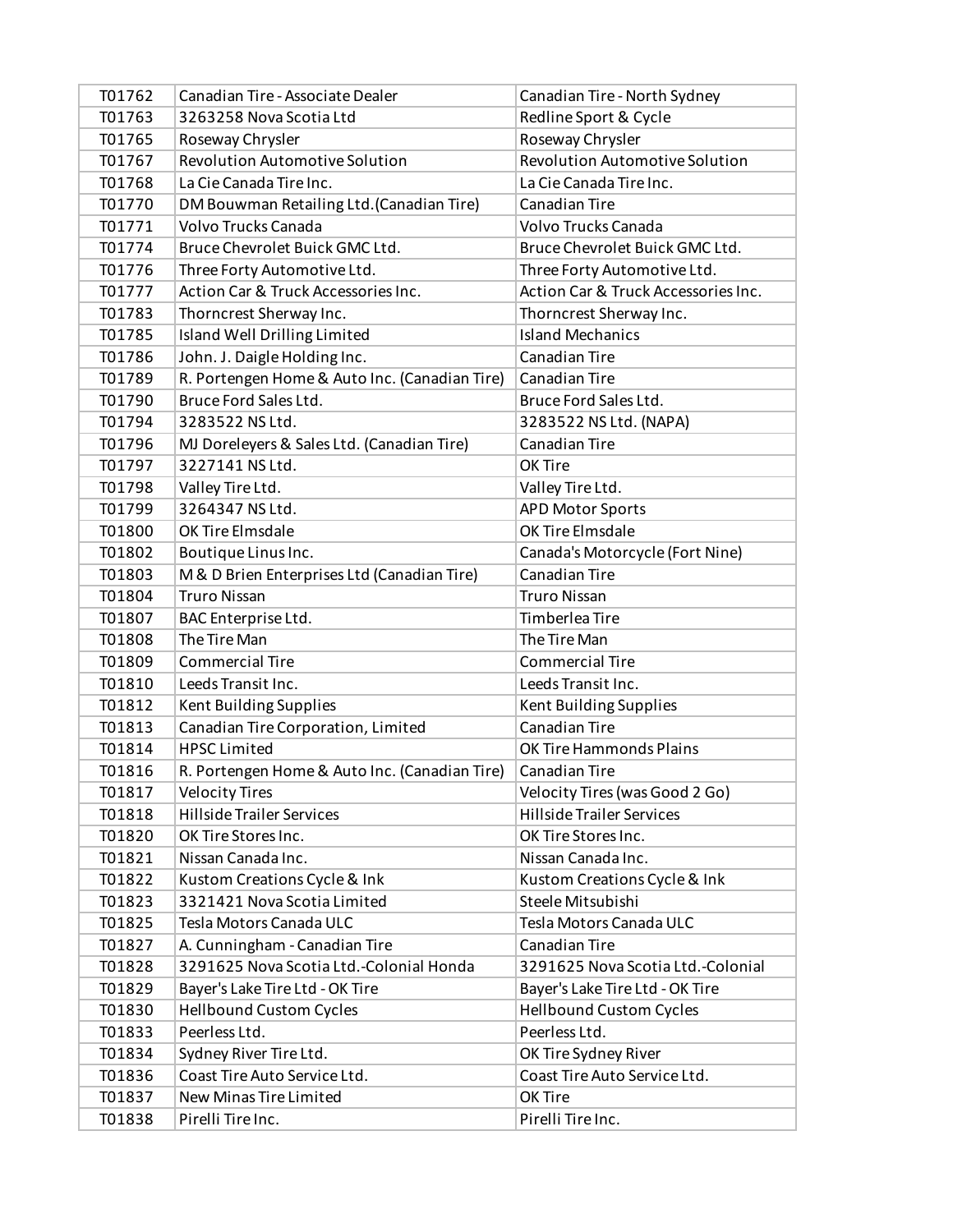| T01839 | KIA Canada Inc.                         | KIA Canada Inc.                         |
|--------|-----------------------------------------|-----------------------------------------|
| T01842 | Nielsen Spring Shop Ltd.                | Nielsen Spring Shop Ltd.                |
| T01843 | Weezy Auto Repair                       | Weezy Auto Repair                       |
| T01846 | S. B. Auto                              | S. B. Auto                              |
| T01849 | 360 Automotive                          | 360 Automotive                          |
| T01852 | 3293647 Nova Scotia Limited             | Yarmouth Nissan                         |
| T01853 | 1010Tires.com                           | 1010Tires.com                           |
| T01855 | Yokohama Tire (Canada) Inc.             | Yokohama Tire (Canada) Inc.             |
| T01857 | 3302775 Nova Scotia Limited             | South Shore Chevrolet Buick GMC         |
| T01858 | 3302775 Nova Scotia Limited             | South Shore Chevrolet Buick GMC         |
| T01859 | 3302776 Nova Scotia Limited             | Bridgewater Honda                       |
| T01860 | 3302776 Nova Scotia Limited             | Bridgewater Honda Powerhouse            |
| T01861 | Atlantic Oliver Retread Ltd.            | Atlantic Oliver Retread Ltd.            |
| T01863 | Sear's Eastern Auto Sales Limited       | OK Tire Antigonish                      |
| T01864 | Ready to Race Auto Incorporated         | Midas                                   |
| T01866 | <b>Bruce H-N Limited</b>                | Bruce Hyundai                           |
| T01867 | W. R. Benjamin Products                 | Benjamin's Tires                        |
| T01868 | Goodspeed Trading Inc.                  | Goodspeed Trading Inc.                  |
| T01869 | Apex Tire Services Ltd.                 | Apex Tire Services Ltd.                 |
| T01870 | O'Regan South Shore Inc.                | O'Regan's South Shore Toyota            |
| T01871 | O'Regan's S-B Inc.                      | O'Regan's Subaru                        |
| T01872 | O'Regan's H-B Inc.                      | O'Regan's South Shore Hyundai           |
| T01874 | D. R. Polley Used Cars Limited          | D. R. Polley Used Cars Limited          |
| T01876 | Moon's Garage Inc.                      | Moon's Garage Inc.                      |
| T01877 | Hibby's Tire Service & Garage           | Hibby's Tire Service & Garage           |
| T01878 | Jerry's RV Trailer Sales & Service Ltd. | Jerry's RV Trailer Sales & Service Ltd. |
| T01879 | Colin & Sons Car Care Limited           | Colin & Sons Car Care Limited           |
| T01880 | Groupe Touchette Inc. (Tire Link)       | Groupe Touchette Inc. (Tire Link)       |
| T01882 | Liberty CC Motor Sports Inc.            | Liberty CC Motor Sports Inc.            |
| T01885 | Western Global Canada                   | Western Global Canada                   |
| T01886 | Glooscap Discount Tire                  | <b>Glooscap Discount Tire</b>           |
| T01887 | South Shore Speed and Sounds            | South Shore Speed and Sounds            |
| T01888 | Taylor Ford Amherst Ltd.                | Taylor Ford Amherst Ltd.                |
| T01889 | 3307917 Nova Scotia Limited             | Strait-Way Kia                          |
| T01890 | 3307918 Nova Scotia Limited             | Strait-Way Mitsubishi                   |
| T01891 | 10338699 Canada Inc.                    | Privateers Harley Davidson              |
| T01892 | <b>B &amp; T Battery and Auto Parts</b> | <b>B&amp;TNapa</b>                      |
| T01895 | Transbed-Dai                            | Transbed-Dai                            |
| T01897 | Glen Kynock Auto Repairs                | Glen Kynock Auto Repairs                |
| T01899 | 3293752 Nova Scotia Limited             | <b>Hebbville Tire Depot</b>             |
| T01900 | M. MacKenzie Garage                     | M. MacKenzie Garage                     |
| T01901 | Meisner's Auto                          | Meisner's Auto                          |
| T01902 | H.V. Anthony Greenhouses Limited        | H.V. Anthony Greenhouses Limited        |
| T01903 | <b>Brannen's Service Center</b>         | <b>Brannen's Service Center</b>         |
| T01904 | GD Equipment Limited                    | <b>GD</b> Equipment Limited             |
| T01905 | Michael's Automotive Repair Solutions   | Michael's Automotive Repair Solutions   |
| T01906 | Higgins and Sampson's Auto Pro Inc.     | Higgins and Sampson's Auto Pro Inc.     |
| T01907 | 3305991 Nova Scotia Limited             | Amherst Nissan                          |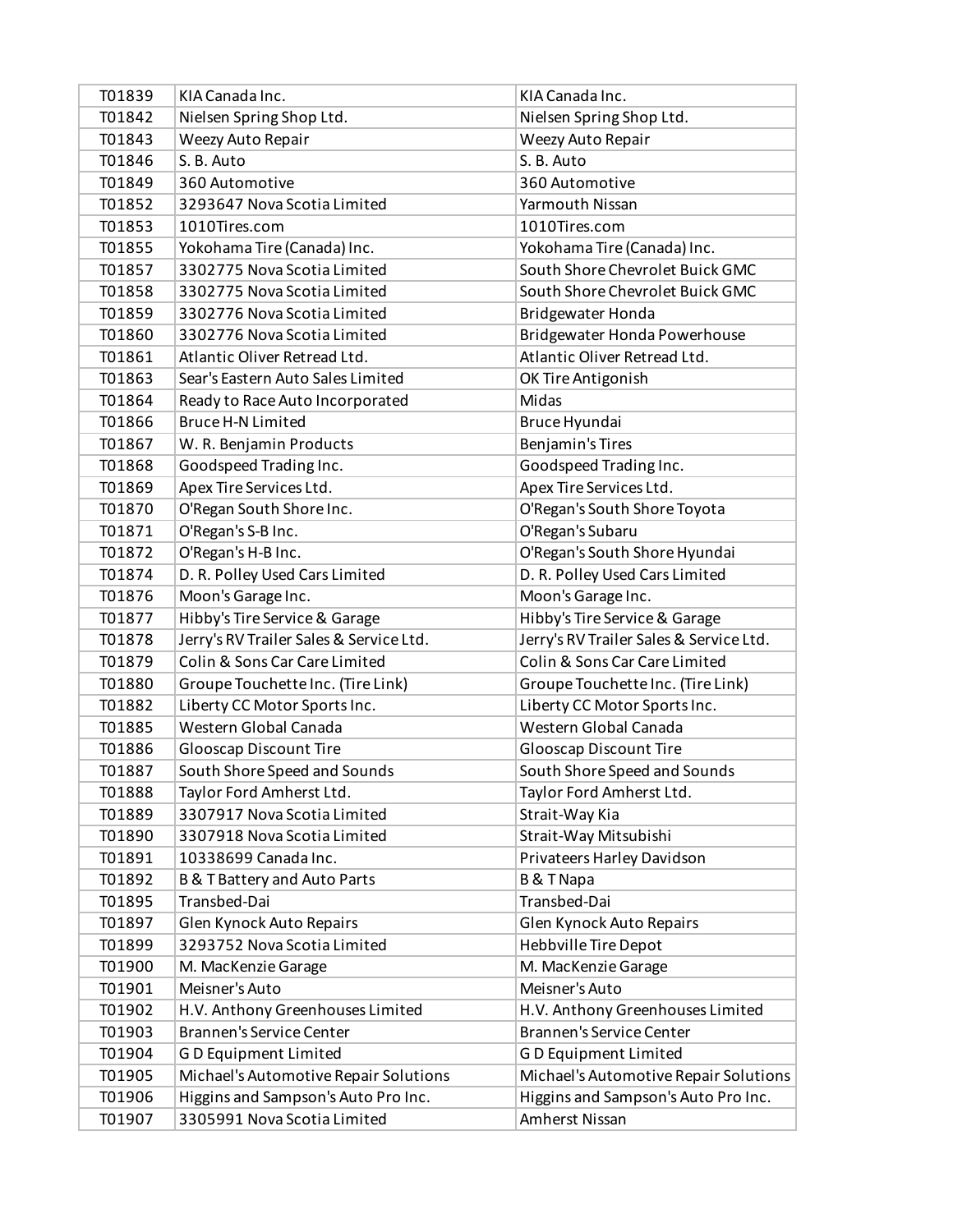| T01908 | Patterson Sales & Service Ltd.              | Patterson Sales & Service Ltd.        |
|--------|---------------------------------------------|---------------------------------------|
| T01909 | Belle Cote Convenience Limited              | Belle Cote Convenience Limited        |
| T01912 | CanMac Watercraft & More                    | CanMac Watercraft & More              |
| T01913 | Danny's Speed Shop                          | Danny's Speed Shop                    |
| T01914 | 2 U Like New Auto Everything                | 2 U Like New Auto Everything          |
| T01915 | Scotia Tire Service Ltd. (Wholesale Center) | Scotia Tire Service Ltd. (Wholesale   |
| T01916 | Wilson Equipment Limited                    | Wilson Equipment Limited              |
| T01919 | <b>Highway Tire</b>                         | <b>Highway Tire</b>                   |
| T01920 | <b>Toromont Cat (Maritimes)</b>             | <b>Toromont Cat (Maritimes)</b>       |
| T01922 | Underwood's Tire Shop                       | Underwood's Tire Shop                 |
| T01923 | <b>Burnside Truck Center Limited</b>        | <b>Burnside Truck Center Limited</b>  |
| T01925 | <b>IPM Automotive</b>                       | <b>IPM Automotive</b>                 |
| T01926 | 3305220 Nova Scotia Limited                 | 3305220 Nova Scotia Limited (OK Tire) |
| T01927 | <b>Atlantic Tire Distributors</b>           | <b>Atlantic Tire Distributors</b>     |
| T01929 | Fleet Brake Atlantic Ltd.                   | Fleet Brake Atlantic Ltd.             |
| T01930 | New Star Marine & Scooter Inc.              | New Star Marine & Scooter Inc.        |
| T01932 | Taylor Automotive Services Limited          | Taylor Automotive Services Limited    |
| T01933 | South Shore Truck Centre                    | South Shore Truck Centre              |
| T01934 | <b>Direct Tire</b>                          | TireTire                              |
| T01935 | To the Letter Automotive Ltd.               | <b>TTL Auto</b>                       |
| T01936 | Ty Corra Fleet Solutions Inc.               | Wabash Canada                         |
| T01937 | Mercedes-Benz Canada Inc.                   | Mercedes-Benz Canada Inc.             |
| T01938 | D & E Service Center Ltd.                   | D & E Service Center Ltd.             |
| T01939 | Eastern Turf Equipment                      | Eastern Turf Equipment                |
|        |                                             |                                       |
| T01940 | Elmsdale Service Center Ltd.                | Elmsdale Service Center Ltd.          |
| T01942 | Joe Oostvogels' Automotive                  | Joe Oostvogels' Automotive            |
| T01943 | Nova Tire                                   | Nova Tire                             |
| T01944 | <b>WML Enterprises</b>                      | Hebbville Tire & Auto Service         |
| T01945 | <b>Creative Auto Images</b>                 | Creative Auto Images                  |
| T01947 | Neil Penney's Xpress Automotive             | Neil Penney's Xpress Automotive       |
| T01948 | Antigonish Rent All Equipment Limited       | Antigonish Rent All Equipment Limited |
| T01949 | <b>Bridgetown Auto Service</b>              | <b>Bridgetown Auto Service</b>        |
| T01950 | Fulem Holdings Ltd (#145 Halifax)           | Mr. Lube                              |
| T01951 | Fulem Holdings Ltd (#158 Dartmouth)         | Mr. Lube                              |
| T01952 | Wholesale Depot (Pick up only)              | Wholesale Depot (pick up only)        |
| T01953 | Top Point Auto Service and Sale Ltd.        | Top Point Auto Service and Sale Ltd.  |
| T01954 | ISI Automotive Inc.                         | ISI Automotive Inc.                   |
| T01955 | J.P. Cross Holdings Inc.                    | J.P. Cross Holdings Inc.              |
| T01956 | CFS Auto Sales and Salvage                  | CFS Auto Sales and Salvage            |
| T01957 | Kraftwerx Auto Inc.                         | Kraftwerx Auto Inc.                   |
| T01958 | Tri County Tractor                          | Tri County Tractor                    |
| T01959 | Choisnut's Tire and Auto Parts              | <b>Cholsnut's Tire and Auto Parts</b> |
| T01960 | Truro Motorsports                           | <b>Truro Motorsports</b>              |
| T01962 | Northeast Truck & Trailer                   | Northeast Truck & Trailer             |
| T01963 | Brown's Garage Ltd.                         | Brown's Garage Ltd.                   |
| T01965 | Exit 9 RV and Auto                          | Exit 9 RV and Auto                    |
| T01967 | Acceleration Trading Inc.                   | Acceleration Trading Inc.             |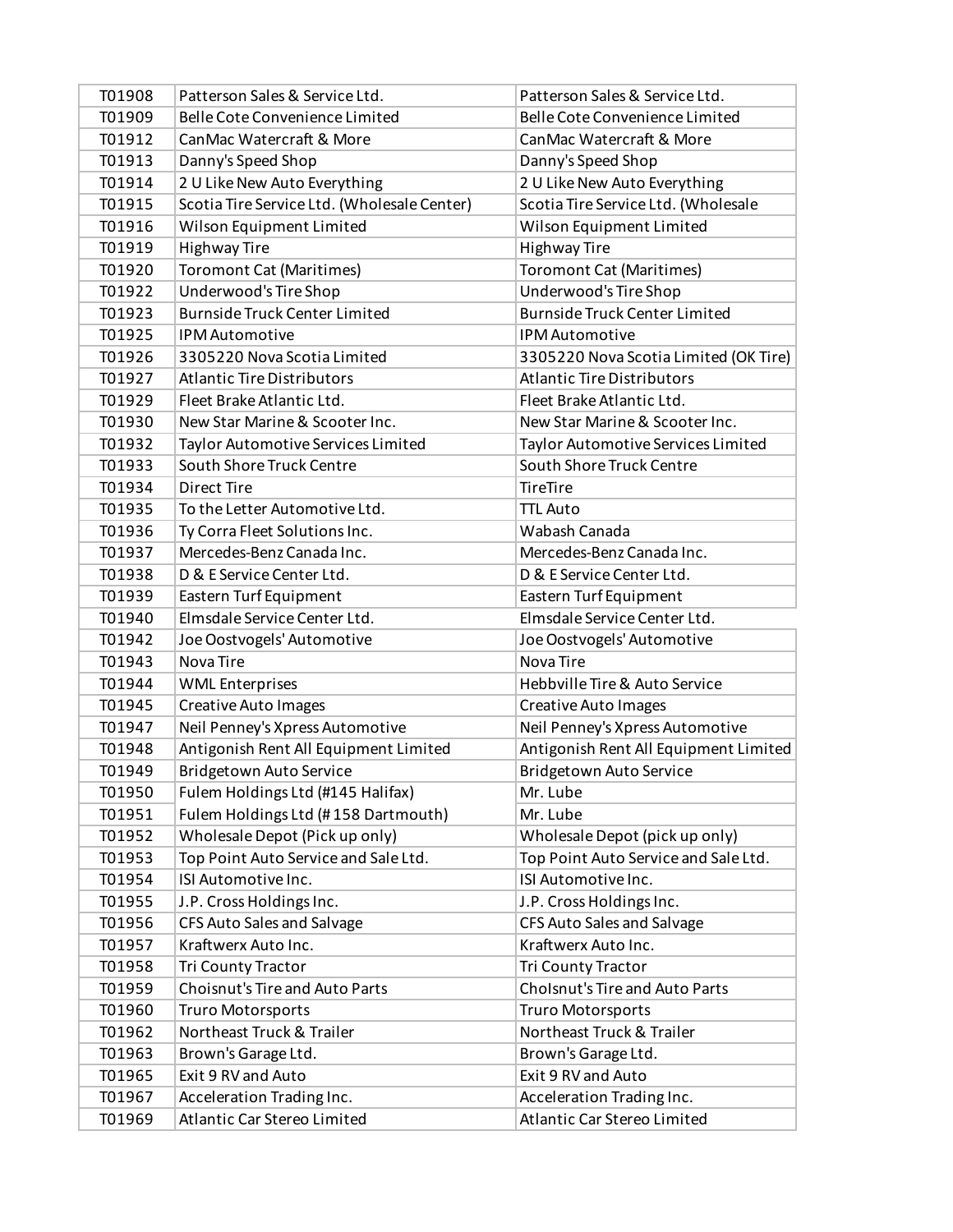| T01970 | Target Mazda                                | Target Mazda                          |
|--------|---------------------------------------------|---------------------------------------|
| T01972 | Dave Horne Automotive Ltd.                  | Dave Horne Automotive Ltd.            |
| T01973 | Solutions BKC Canada Inc.                   | blackcircles.ca                       |
| T01974 | Greenough Mechanical                        | Greenough Mechanical                  |
| T01977 | Halifax Auto Sport Ltd.                     | Halifax Auto Sport Ltd.               |
| T01978 | McIntosh Run Auto Repair                    | McIntosh Run Auto Repair              |
| T01980 | Nelson Hill Tire and Repairs                | Nelson Hill Tire and Repairs          |
| T01981 | <b>Top Coat Automotive</b>                  | <b>Top Coat Automotive</b>            |
| T01982 | <b>Baltas Maintenance and Auto Repair</b>   | Baltas Maintenance and Auto Repair    |
| T01983 | Maritime Vehicle Providers                  | Maritime Vehicle Providers            |
| T01985 | Andrew Langille's Auto Service and Repair   | Andrew Langille's Auto Service and    |
| T01986 | R & A Trailers                              | R & A Trailers                        |
| T01987 | Eagle RV Services Ltd.                      | Eagle RV Services Ltd.                |
| T01988 | <b>Eastern Autowerks</b>                    | <b>Eastern Autowerks</b>              |
| T01989 | Ratte Tires Inc. (Tire Direct)              | Ratte Tires Inc. (Tire Direct)        |
| T01990 | PMC Tire (Les Pneus Moins Chers Inc.)       | PMC Tire (Les Pneus Moins Chers Inc.) |
| T01991 | <b>Bob Allen Auto Sales Limited</b>         | <b>Bob Allen Auto Sales Limited</b>   |
| T01992 | Service One Automotive                      | Service One Automotive                |
| T01993 | Canadian Blue Bird Coach Ltd.               | Canadian Blue Bird Coach Ltd.         |
| T01994 | Lowes - Rona Inc.                           | Lowes - Rona Inc.                     |
| T01995 | Langille's Service Station                  | Langille's Service Station            |
| T01996 | Oakhill Commercial & Recreational Equipment | Oakhill Commercial & Recreational     |
| T01997 | Mahone Marine Ltd.                          | Mahone Marine Ltd.                    |
| T01998 | Andy's Tire Shop Limited                    | A-1 Tire Limited                      |
| T01999 | 3316004 Nova Scotia Limited                 | <b>Fleet Tech Service</b>             |
| T02000 | <b>Camtuff Mechanical</b>                   | <b>Camtuff Mechanical</b>             |
| T02001 | Andrew Bustin's Automotive                  | Andrew Bustin's Automotive            |
| T02002 | Scott MacNeil Motors and RV Ltd.            | Scott MacNeil Motors and RV Ltd.      |
| T02003 | Atlantic Oliver Tire Ltd.                   | Atlantic Oliver Tire Ltd.             |
| T02004 | Group BMR Inc.                              | Group BMR Inc.                        |
| T02005 | <b>Rural Worx Auto Sales</b>                | <b>Rural Worx Auto Sales</b>          |
| T02006 | <b>William Grey Enterprises</b>             | OK Tire                               |
| T02007 | Strong Auto Centre Inc.                     | Strong Auto Centre Inc.               |
| T02008 | <b>England Mechanical</b>                   | <b>England Mechanical</b>             |
| T02009 | Wheelwiz Inc.                               | Wheelwiz Inc.                         |
| T02010 | CanadaWheels Inc.                           | CanadaWheels Inc.                     |
| T02011 | Colbourne Ford Ltd.                         | Colbourne Ford Ltd.                   |
| T02012 | Colbourne Chrysler, Jeep, Dodge, Ram Ltd.   | Colbourne Chrysler, Jeep, Dodge, Ram  |
| T02013 | Wile's Auto Service                         | Wile's Auto Service                   |
| T02015 | 3323399 Nova Scotia Limited                 | <b>Century Nissan</b>                 |
| T02016 | 3324476 Nova Scotia Limited                 | Tusket Kia                            |
| T02017 | S.B. Automotive Limited                     | S.B. Automotive Limited (Dartmouth)   |
| T02020 | <b>Bargain Tire</b>                         | <b>Bargain Tire</b>                   |
| T02021 | Shannon Feener's Automotive                 | Shannon Feener's Automotive           |
| T02022 | Sorat Wheels and Tires Inc.                 | Sorat Wheels and Tires Inc.           |
| T02023 | Bulldog Tire Inc.                           | Bulldog Tire Inc.                     |
| T02024 | Trailer Wizards Ltd.                        | Trailer Wizards Ltd.                  |
| T02025 | Always There Auto Glass                     | Always There Auto Glass               |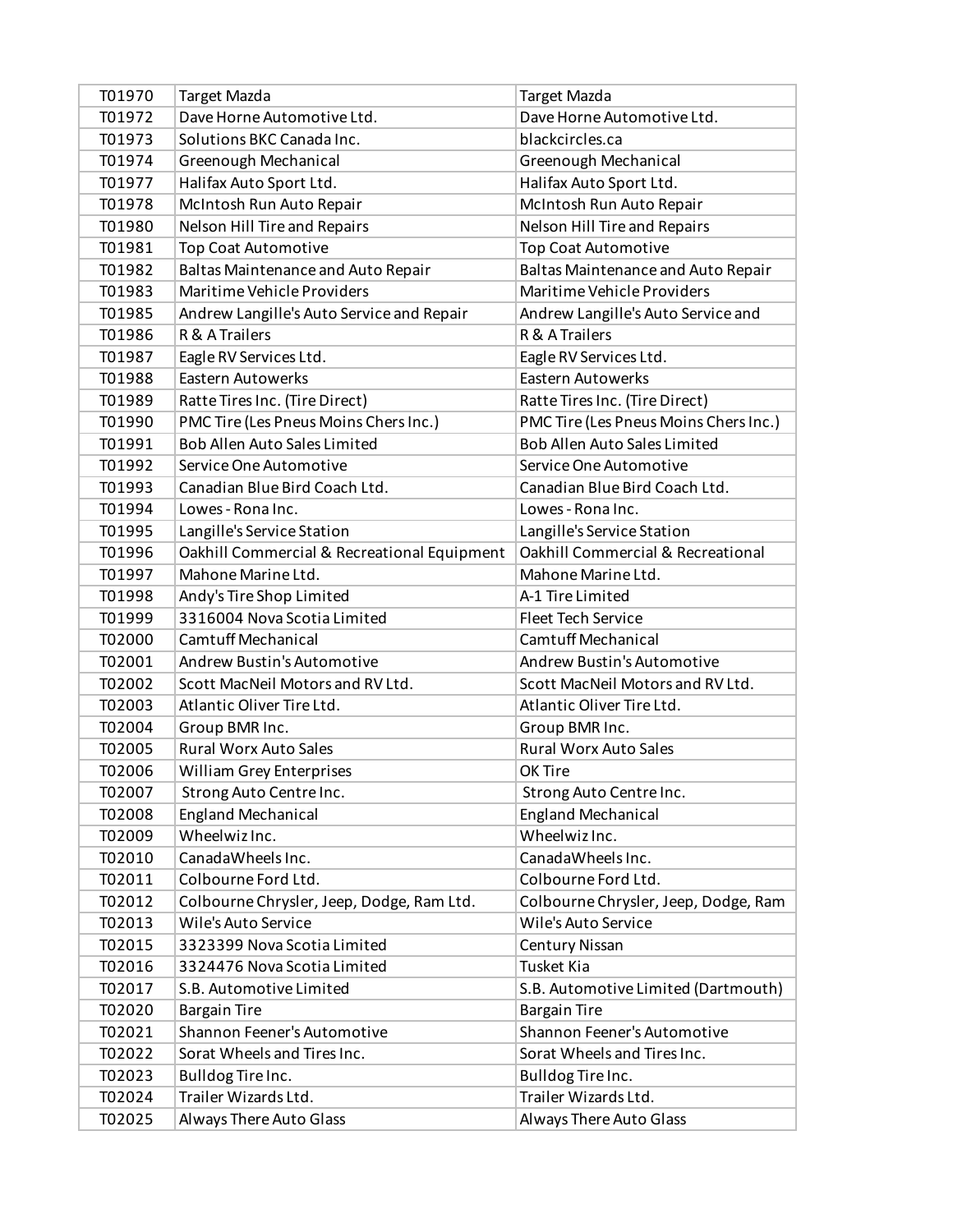| T02026 | Navistar Canada ULC                         | Navistar Canada ULC                   |
|--------|---------------------------------------------|---------------------------------------|
| T02027 | Ardoise Mechanical Inc.                     | Ardoise Mechanical Inc.               |
| T02029 | <b>Bruce Mazda</b>                          | <b>Bruce Mazda</b>                    |
| T02030 | <b>Bruce Nissan</b>                         | <b>Bruce Nissan</b>                   |
| T02031 | Team Green Diamond Power Sports Sydney Ltd. | Team Green Diamond Power Sports       |
| T02032 | Nova Import Inc.                            | Nova Import Inc.                      |
| T02033 | Blockhouse Express Tyre and Oil Lab         | Blockhouse Express Tyre and Oil Lab   |
| T02034 | 4Tires.ca                                   | 4Tires.ca                             |
| T02035 | Mark's RV and Auto Repair                   | Mark's RV and Auto Repair             |
| T02036 | McNicol's Transmission and Performance Ltd. | McNicol's Transmission and            |
| T02037 | Cornwallis Chev Buick GMC Limited           | Steele Valley Chevrolet GMC           |
| T02038 | Convenient Auto & Tires Inc.                | Convenient Auto & Tires Inc.          |
| T02039 | 3300753 Nova Scotia Limited                 | Tires to Go                           |
| T02040 | 3333312 Nova Scotia Limited                 | Midas Muffler                         |
| T02041 | Odessa Canada Inc.                          | Odessa Canada Inc.                    |
| T02042 | Bayside RV Centre                           | Bayside RV Centre                     |
| T02043 | Royal Automotive Ltd.                       | Royal Automotive Ltd.                 |
| T02044 | <b>Bruce D-Y Limited</b>                    | Bruce Chrysler Dodge Jeep Ram         |
| T02045 | Big Boy Auto                                | <b>Big Boy Auto</b>                   |
| T02046 | <b>Provincial Spring Shop</b>               | <b>Provincial Spring Shop</b>         |
| T02047 | Lequille's Alignments                       | Lequille's Alignments                 |
| T02048 | Kenneth Lutz Trucks Limited                 | Kenneth Lutz Trucks Limited           |
| T02049 | Meadowvale Ford Sales and Service           | Meadowvale Ford Sales and Service     |
| T02050 | Eastern Powersports Limited                 | Eastern Powersports Limited           |
| T02051 | 3344322 Nova Scotia Limited                 | Elite Auto & Glass Ltd.               |
| T02052 | <b>Trail Tire Group</b>                     | Tire Warehouse On-Line Ltd.           |
| T02053 | Total Tire Distributors Inc.                | Total Tire Distributors Inc.          |
| T02054 | Road Master Auto and Detailing              | Road Master Auto and Detailing        |
| T02055 | 4343923 Nova Scotia Limited                 | Andy's Tire                           |
| T02056 | Nova Bus Inc.                               | Nova Bus Inc.                         |
| T02057 | Mike Merry's Truck and Trailer Repair       | Mike Merry's Truck and Trailer Repair |
| T02058 | <b>Motion Autoworks</b>                     | <b>Motion Autoworks</b>               |
| T02060 | 3313631 Nova Scotia Limited                 | Jiffy Lube                            |
| T02061 | 4347755 Nova Scotia Limited                 | Main Street Ultramar                  |
| T02062 | Hennywales Auto Services Inc.               | Hennywales Auto Services Inc.         |
| T02063 | Unimax Ltd.                                 | Unimax Ltd.                           |
| T02064 | Kal Tire - Truro                            | Kal Tire - Truro                      |
| T02065 | Kal Tire - New Minas                        | Kal Tire - New Minas                  |
| T02066 | Kal Tire - Dartmouth                        | Kal Tire - Dartmouth                  |
| T02067 | Kal Tire - Bridgewater                      | Kal Tire - Bridgewater                |
| T02068 | Kal Tire - Antigonish                       | Kal Tire - Antigonish                 |
| T02069 | 9215-0770 Quebec Inc.                       | <b>Quattro Tires</b>                  |
| T02070 | Kennedy's Ultimate Tire and Repair          | Kennedy's Ultimate Tire and Repair    |
| T02071 | Maritime Rust Prevention                    | Maritime Rust Prevention              |
| T02072 | <b>T&amp; J Tire Service</b>                | T & J Tire Service                    |
| T02074 | Scotty's Car Wash Limited                   | <b>Tantramar Trailers</b>             |
| T02075 | S & C Automotive Inc.                       | Truro Mazda                           |
| T02076 | Double WW Auto                              | Double WW Auto                        |